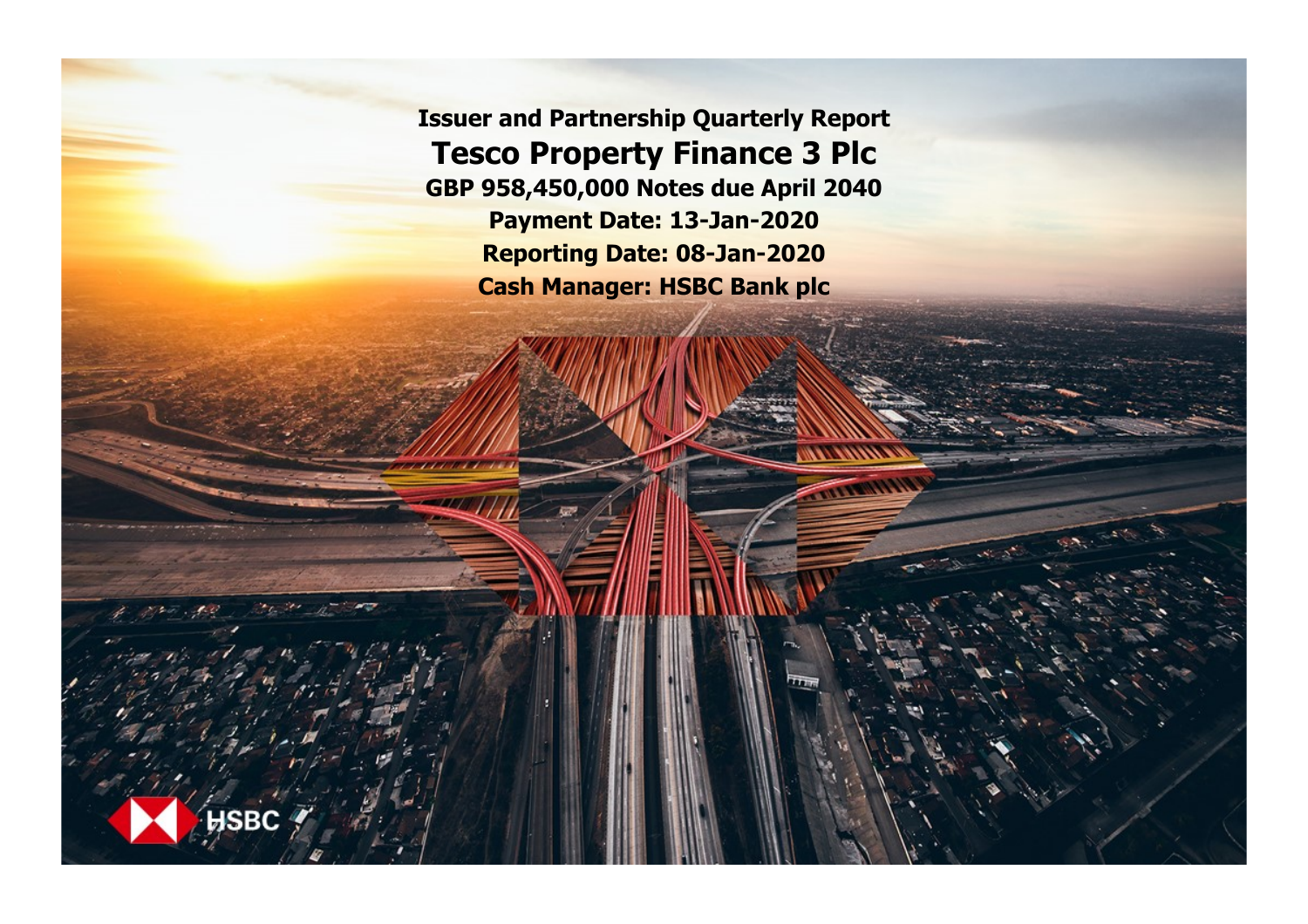

### **Contents**

<span id="page-1-0"></span>

|                                                  | <b>Page</b>    |
|--------------------------------------------------|----------------|
| Contents                                         | $\overline{2}$ |
| <b>Transaction Details</b>                       | 3              |
| Loan Report                                      | 4              |
| Reserves                                         | 5              |
| Partnership Accounts                             | 6              |
| Partnership Available Funds                      | 8              |
| Partnership Pre-Enforcement Priority of Payments | 9              |
| <b>Bond Report</b>                               | 10             |
| <b>Bond Ratings</b>                              | 11             |
| <b>Issuer Accounts</b>                           | 12             |
| Issuer Available Funds                           | 13             |
| Issuer Pre-Enforcement Priority of Payments      | 14             |
| <b>Disclaimer</b>                                | 15             |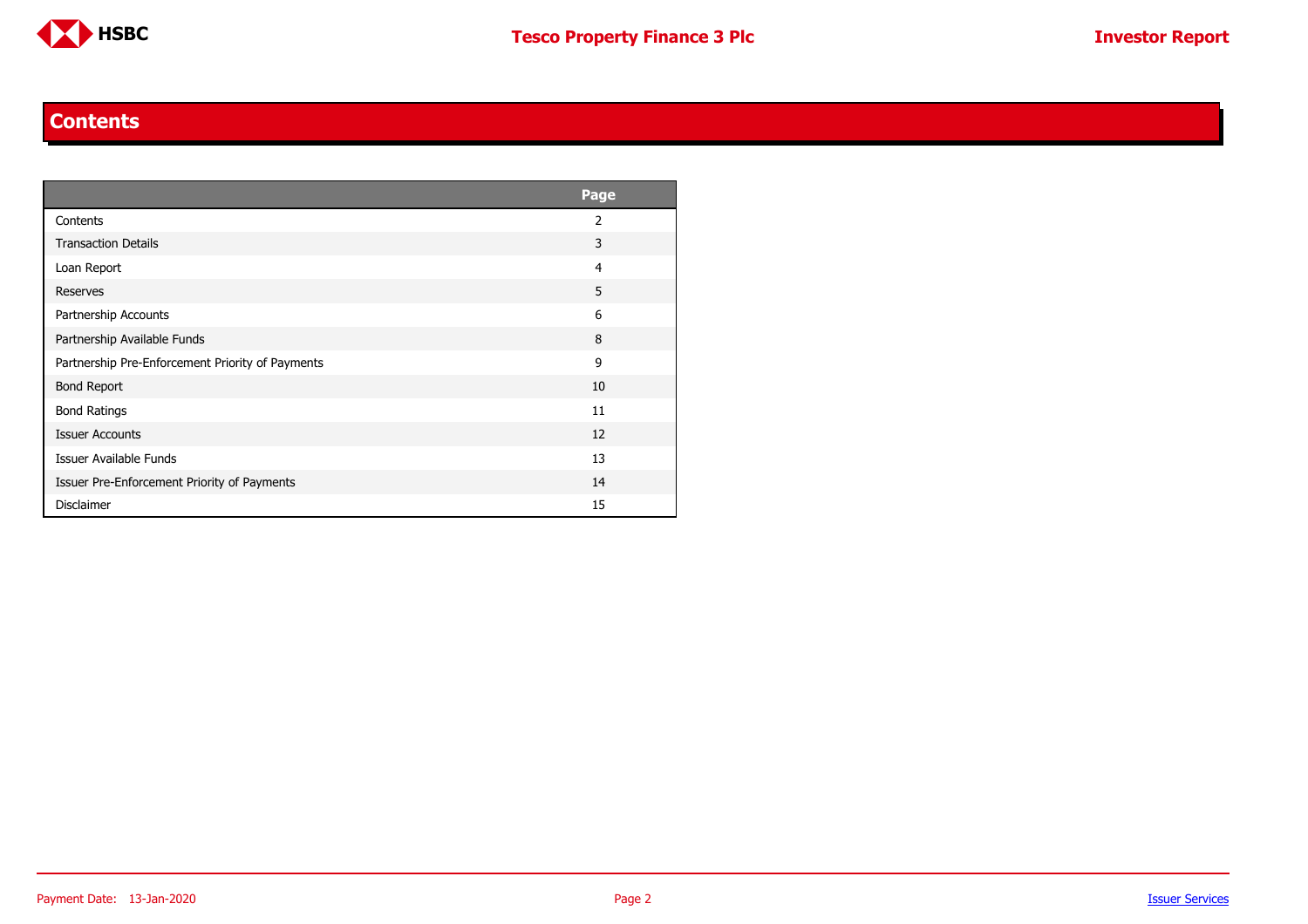

# <span id="page-2-0"></span>**Transaction Details**

| <b>Key Dates</b>            |                            | <b>HSBC Contact Details</b>    |
|-----------------------------|----------------------------|--------------------------------|
| Closing Date                | Wednesday, 7 July, 2010    | Role                           |
| Calculation Date            | Wednesday, 8 January, 2020 | Name                           |
| Calculation Period (start)  | Tuesday, 8 October, 2019   | Email                          |
| Calculation Period (end)    | Wednesday, 8 January, 2020 | Group Email                    |
| Interest Period (start)     | Monday, 14 October, 2019   | Telephone                      |
| Interest Period (end)       | Monday, 13 January, 2020   |                                |
| <b>Current Payment Date</b> | Monday, 13 January, 2020   | <b>Period Day Counts</b>       |
| Next Payment Date           | Tuesday, 14 April, 2020    | <b>Calculation Period Days</b> |
| <b>Final Maturity Date</b>  | Friday, 13 April, 2040     | <b>Interest Period Days</b>    |

| <b>HSBC Contact Details</b> |                               |
|-----------------------------|-------------------------------|
| Role                        | <b>Client Service Manager</b> |
| Name                        | Arjeet Das                    |
| Fmail                       | arjeet.das@hsbc.com           |
| Group Email                 | ctla.securitsation@hsbc.com   |
| Telephone                   | 0207 991 3754                 |

| <b>Period Day Counts</b>       |         |  |
|--------------------------------|---------|--|
| <b>Calculation Period Days</b> | 92 days |  |
| <b>Interest Period Days</b>    | 91 days |  |

| <b>Transaction Parties</b> |                                             |
|----------------------------|---------------------------------------------|
| Issuer                     | Tesco Property Finance 3 Plc                |
| The Partnership            | The Tesco Passaic Limited Partnership       |
| Cash Manager               | HSBC Bank plc                               |
| <b>Account Bank</b>        | HSBC Bank plc                               |
| <b>Property Advisor</b>    | Cushman & Wakefield LLP                     |
| Issuer Swap Provider       | Tesco                                       |
| Property Pool Manager      | Spen Hill Management Limited                |
| Partnership Operator       | Crestbridge Property Partnerships Ltd       |
| Trustee                    | HSBC Corporate Trustee Company (UK) Limited |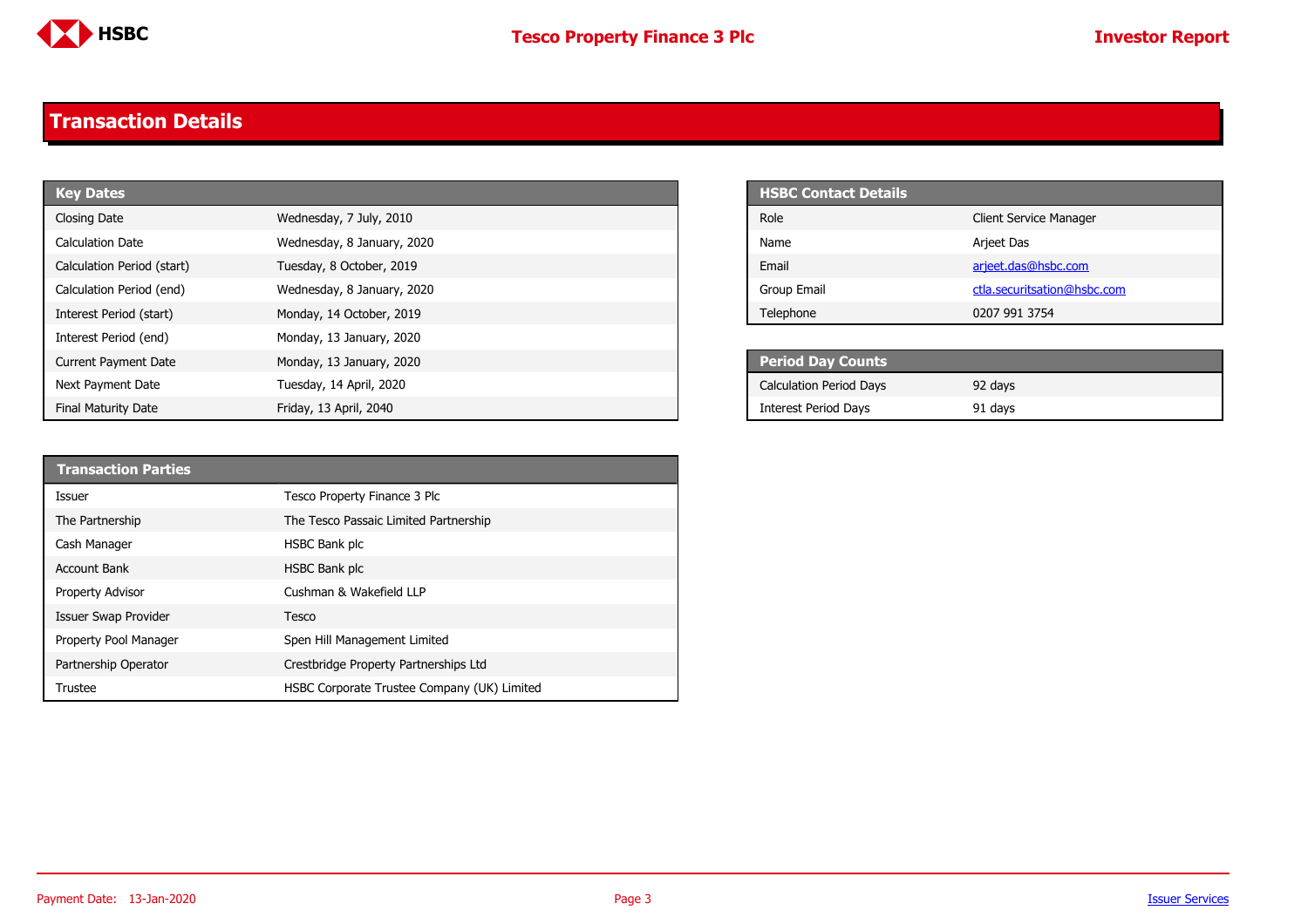

### <span id="page-3-0"></span>**Loan Report**

| <b>Class</b>                    | <b>FACILITY</b>           |
|---------------------------------|---------------------------|
| Currency                        | GBP                       |
| <b>TSTN</b>                     |                           |
| Payment Frequency               | Quarterly                 |
| <b>Current Payment Date</b>     | 13-1an-2020               |
| <b>Interest Accrual Method</b>  | <b>Actual/Actual ICMA</b> |
| <b>Final Maturity Date</b>      | 13-Apr-2040               |
|                                 |                           |
| <b>Current Period Rates:</b>    |                           |
| Reference Index                 | <b>Fixed Rate</b>         |
| <b>Index Determination Date</b> | N/A                       |
| <b>Index Rate</b>               | 5.74400%                  |
| Margin                          | 0.00000%                  |
| <b>Total Coupon</b>             | 5.74400%                  |
|                                 |                           |
| <b>Transaction Amounts:</b>     |                           |
| Original Issue Size             | £958,450,000.00           |
| Opening Balance for Period      | £926,067,713.00           |
| Beginning Pool Factor           | 0.96621                   |
| Principal Repayments            | £1,158,259.00             |
| Closing Balance for Period      | £924,909,454.00           |
| <b>Ending Pool Fctor</b>        | 0.96501                   |
|                                 |                           |
| Prior Unpaid Interest           | £ 0.00                    |
| Interest on Prior Unpaid        | £ 0.00                    |
| <b>Current Interest Due</b>     | £13,298,332.36            |
| <b>Total Interest Paid</b>      | £13,298,332.35            |
| <b>Unpaid Interest</b>          | £ 0.01                    |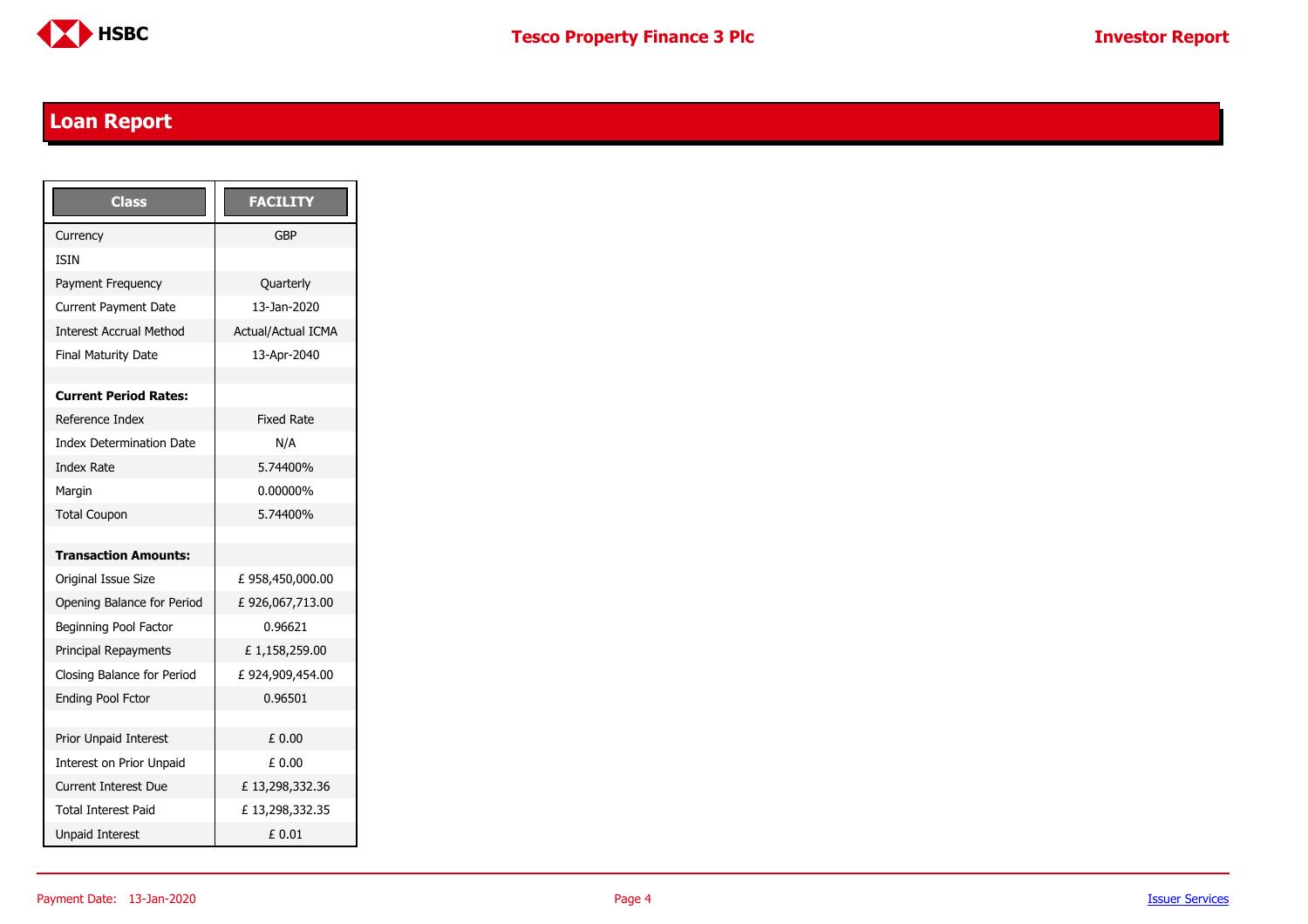

#### <span id="page-4-0"></span>**Partnership Reserves**

| <b>Partnership Expenses Reserve Ledger</b>         |              |
|----------------------------------------------------|--------------|
| Opening Balance                                    | £ 500,000.00 |
| Debits to the Partnership Expenses Reserve Ledger  | £ 0.00       |
| Credits to the Partnership Expenses Reserve Ledger | £ 0.00       |
| Closing Balance                                    | £ 500,000.00 |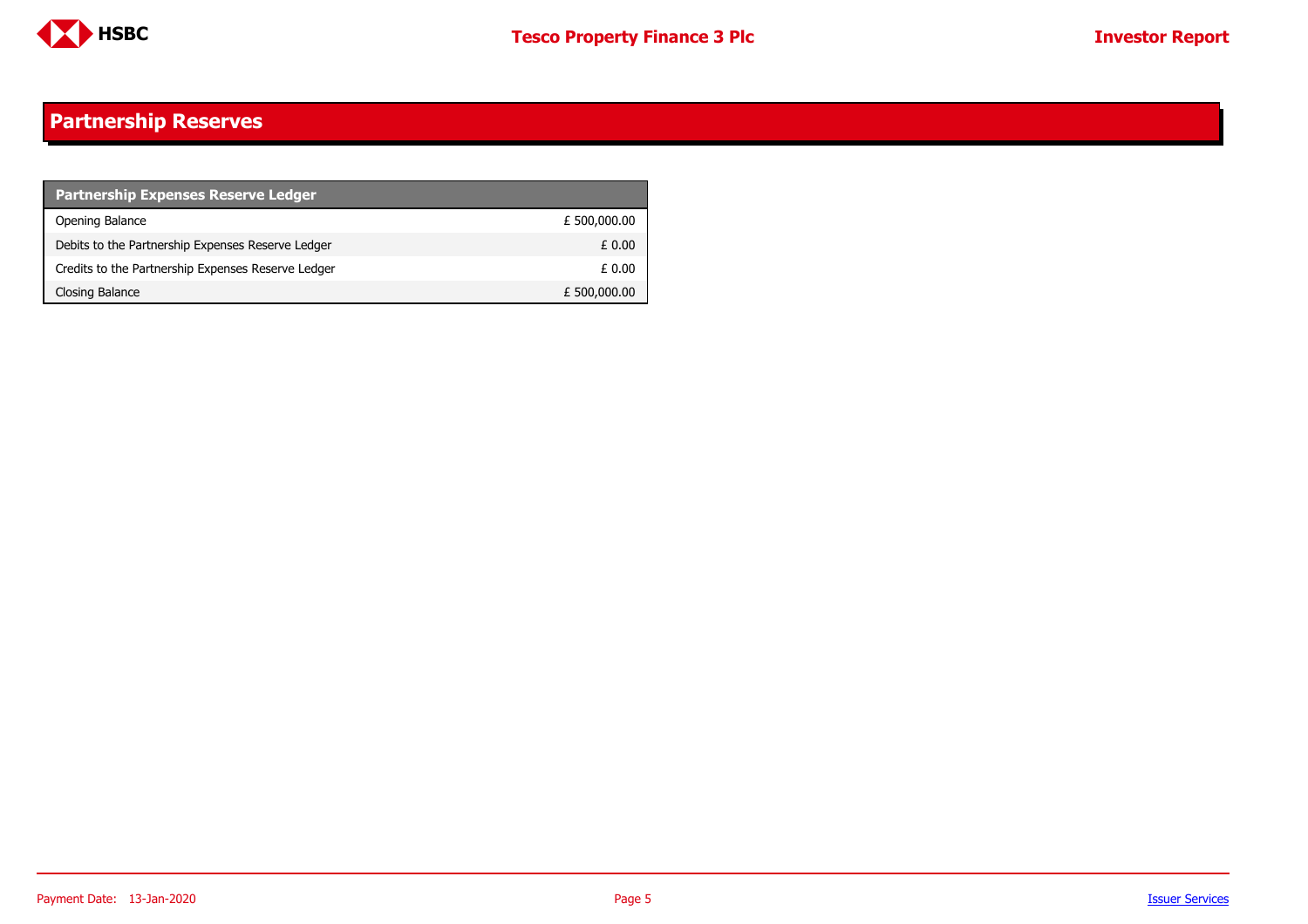

## <span id="page-5-0"></span>**Partnership Accounts**

| <b>Partnership Rent Account</b>         |                |
|-----------------------------------------|----------------|
| Opening Balance                         | £ 5,000.00     |
| Debits to the Partnership Rent Account  | £15,767,719.97 |
| Credits to the Partnership Rent Account | £15,767,719.97 |
| Closing Balance                         | £ 5,000.00     |

| <b>Partnership Disposal Proceeds Account</b>         |  |
|------------------------------------------------------|--|
| Opening Balance                                      |  |
| Debits to the Partnership Disposal Proceeds Account  |  |
| Credits to the Partnership Disposal Proceeds Account |  |
| Closing Balance                                      |  |

| <b>Partnership Insurance Proceeds Account</b>         |  |
|-------------------------------------------------------|--|
| Opening Balance                                       |  |
| Debits to the Partnership Insurance Proceeds Account  |  |
| Credits to the Partnership Insurance Proceeds Account |  |
| Closing Balance                                       |  |

| <b>Partnership VAT Account</b>         |                |
|----------------------------------------|----------------|
| Opening Balance                        | £ 3,152,617.90 |
| Debits to the Partnership VAT Account  | £ 3,152,617.90 |
| Credits to the Partnership VAT Account | £ 3,152,617.90 |
| Closing Balance                        | £ 3,152,617.90 |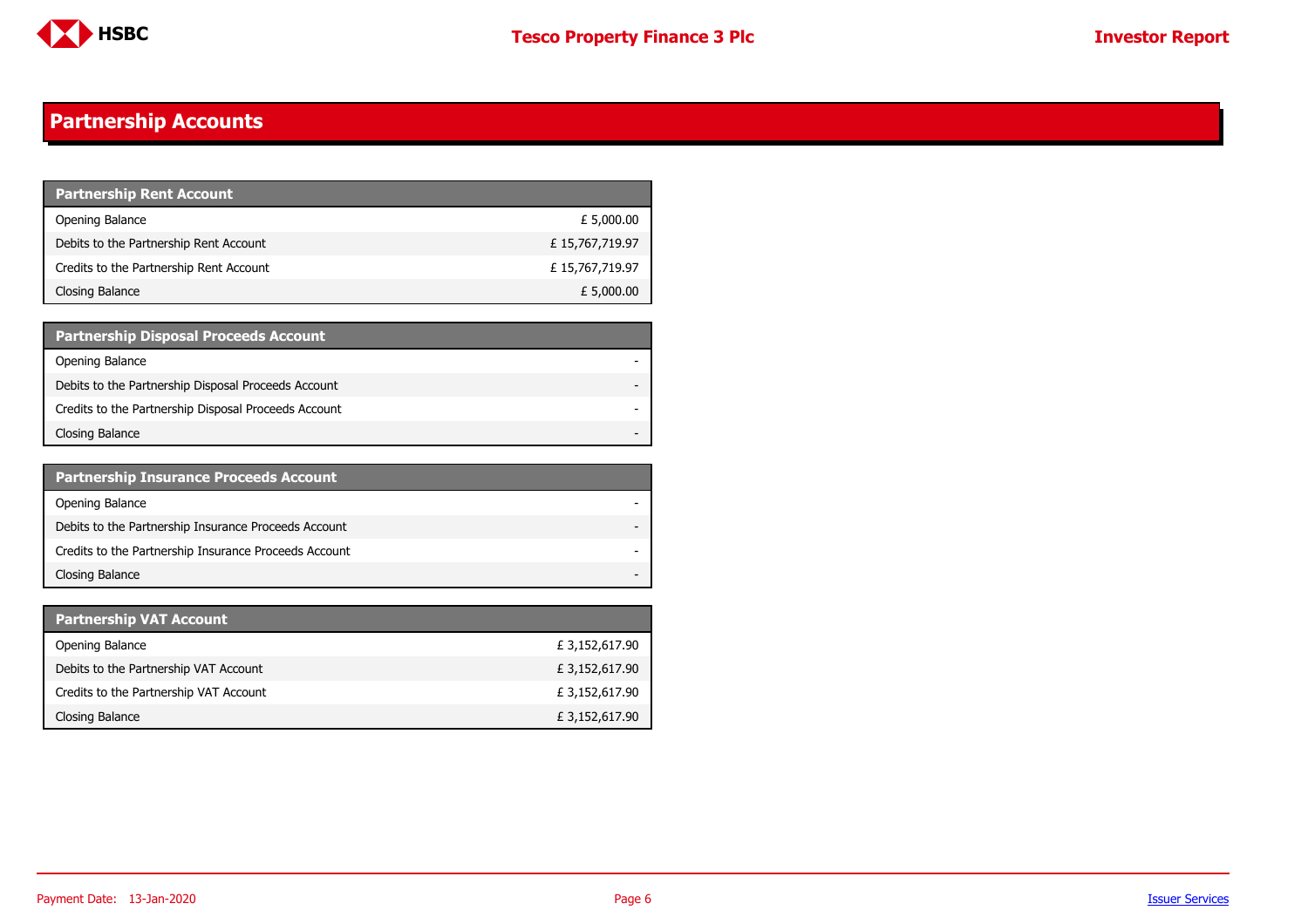

### **Partnership Accounts**

| <b>Partnership Transaction Account</b>         |                |
|------------------------------------------------|----------------|
| Opening Balance                                | £ 500,000.00   |
| Debits to the Partnership Transaction Account  | £15,778,869.22 |
| Credits to the Partnership Transaction Account | £15,778,869.22 |
| Closing Balance                                | £ 500,000.00   |

| <b>General Partner Corporation Tax Reserve</b>         |  |
|--------------------------------------------------------|--|
| Opening Balance                                        |  |
| Debits to the General Partner Corporation Tax Reserve  |  |
| Credits to the General Partner Corporation Tax Reserve |  |
| Closing Balance                                        |  |

| <b>General Partner VAT Transaction Account</b>         |             |
|--------------------------------------------------------|-------------|
| Opening Balance                                        | £165,830.07 |
| Debits to the General Partner VAT Transaction Account  |             |
| Credits to the General Partner VAT Transaction Account | £332.73     |
| Closing Balance                                        | £166,162.80 |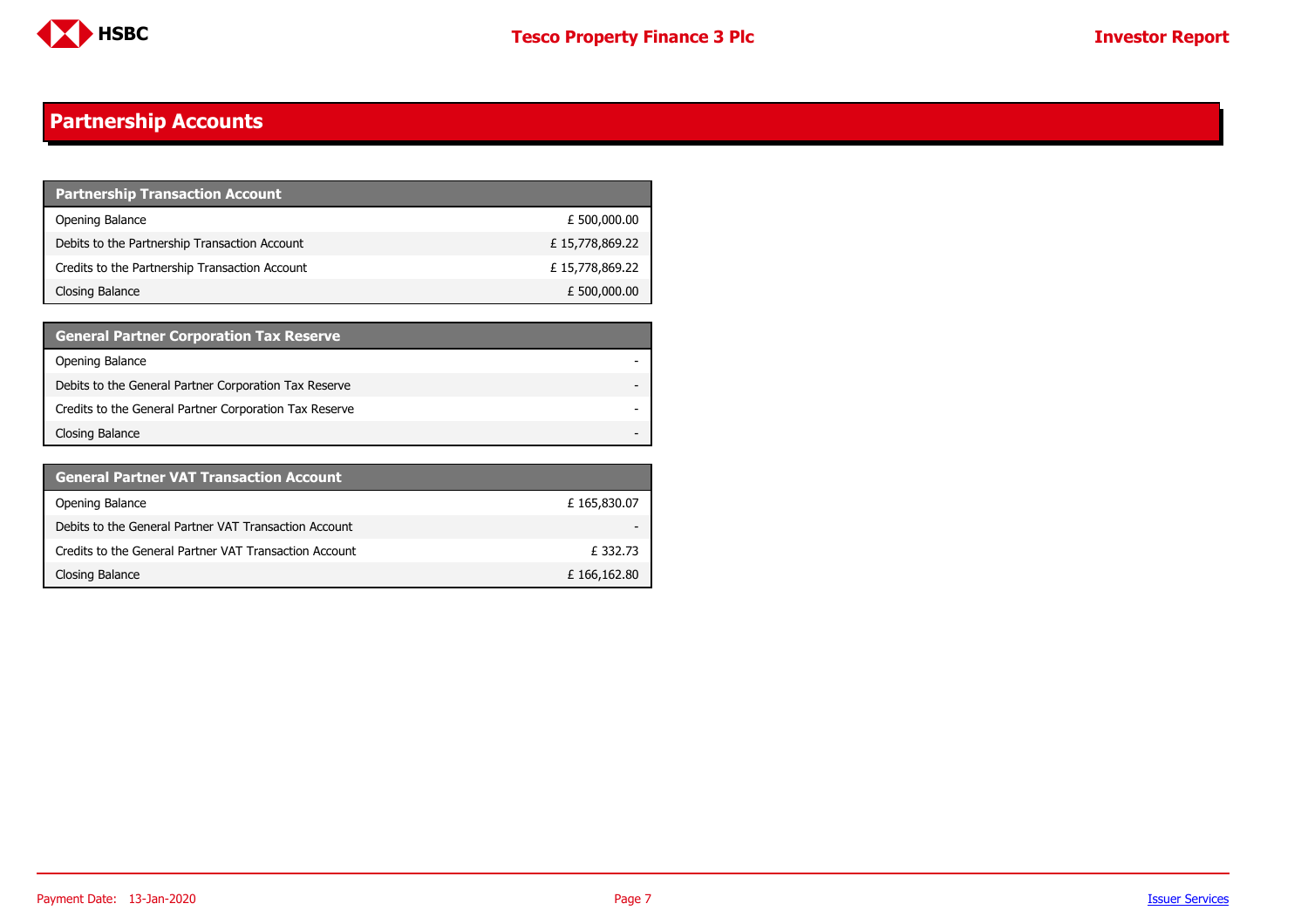

#### <span id="page-7-0"></span>**Partnership Available Funds**

| <b>Available Interest Proceeds</b>                                                                                                                     |                |
|--------------------------------------------------------------------------------------------------------------------------------------------------------|----------------|
| (a) Rental Income Received by the Partnership                                                                                                          | £15,767,719.97 |
| (b) the amount payable to the Partnership by the Issuer under Swap Agreement the amount payable to the Partnership by the Issuer under Swap Agreeement | £14,456,632.00 |
| (c) Amount transferred from the Partnership VAT account                                                                                                | £403.22        |
| (d) Amount to be transferred from the Partnership Disposal Account                                                                                     |                |
| (e) Amount to be transferred from the Partnership Insurance Proceeds Account                                                                           |                |
| (f) Interest received by on the Partnership Accounts and Rent Account                                                                                  | £10,746.03     |
| (g) Eligible Investment Earnings by Partnership                                                                                                        |                |
| (h) Any advance of the Partnership Expenses Loan                                                                                                       |                |
| (i) any net proceeds of a CPO Disposal of a Mortgaged Property                                                                                         |                |
| (i) Funds recorded on the Subordinated Reserve Ledger                                                                                                  |                |
| (k) any net proceeds of a disposal of a Mortgage Property                                                                                              |                |
| (I) Any other sums standing to credit of the Partnership Transaction Account                                                                           |                |
| <b>Total Available Proceeds</b>                                                                                                                        | £30,235,501.22 |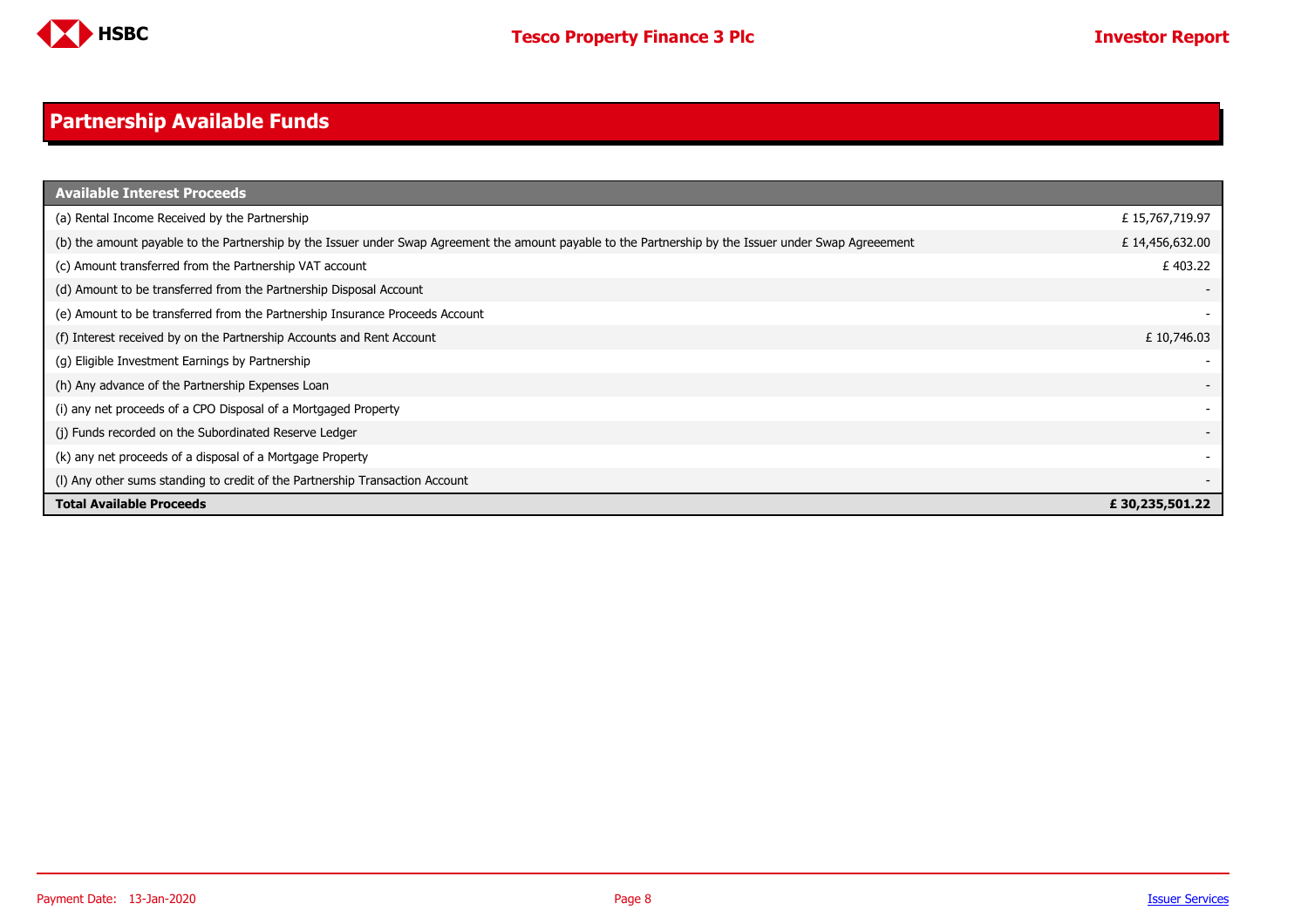

### <span id="page-8-0"></span>**Partnership Pre-Enforcement Priority of Payments**

| <b>Partnership Pre-Enforcement Priority of Payments</b>                                                                  | <b>Amounts Paid</b> | <b>Available Funds</b> |
|--------------------------------------------------------------------------------------------------------------------------|---------------------|------------------------|
|                                                                                                                          |                     | £30,235,501.22         |
| (a) in or towards satisfaction of any fees to the Partnership Security Trustee                                           | £1,500.00           | £30,234,001.22         |
| (b) in or towards satisfaction of Issuer Trustee and other Expenses (Ongoing Partnership Facility Fee)                   | £ 3,270.00          | £30,230,731.22         |
| (c) in or towards satisfaction of any operating expenses incurred by the Partnership (excluding GP UK Tax)               | £16,575.55          | £ 30,214,155.67        |
| (d) in or towards satisfaction, pro rata and pari passu according to the respective amounts due in respect of:           |                     | £30,214,155.67         |
| (i) Partnership Operator Fee                                                                                             | £1,876.73           | £ 30,212,278.94        |
| (ii) Partnership Property Advisor Fee                                                                                    |                     | £30,212,278.94         |
| (iii) Nominees/Nominees Holdco Corporate Services Provider Fee                                                           | £7,319.64           | £30,204,959.30         |
| (iv) Nominees/Nominees Holdco Side Letter Fee                                                                            |                     | £ 30,204,959.30        |
| (v) Account Bank Fee                                                                                                     |                     | £30,204,959.30         |
| (vi) Cash Manger Fee                                                                                                     |                     | £30,204,959.30         |
| (vii) Woolwich Cash Manager Fee                                                                                          |                     | £30,204,959.30         |
| (vii) Issuer Corporate Services Provider, Paying Agent, Account Bank and Cash Manager (Ongoing Partnership Facility Fee) | £17,225.48          | £30,187,733.82         |
| (viii) Head Lease Payment                                                                                                |                     | £30,187,733.82         |
| (e) Partnership Expenses Ledger payment (max £6,250)                                                                     |                     | £30,187,733.82         |
| (f) in or towards satisfaction, pro rata and pari passu according to the respective amounts due in respect of:           |                     | £30,187,733.82         |
| (i) Partnership Loan Interest                                                                                            | £13,298,332.35      | £16,889,401.47         |
| (ii) Partnership Swap Payment                                                                                            | £15,457,535.44      | £1,431,866.03          |
| (g) Partnership Loan Principal Payment                                                                                   | £1,158,259.00       | £ 273,607.03           |
| (h) Issuer Profit Amount (Ongoing Partnership Facility Fee                                                               | £750.00             | £ 272,857.03           |
| (i) Partnership Property Pool Manager Fee                                                                                | £ 272,857.03        |                        |
| (j) Partnership Swap Termination Amount                                                                                  |                     |                        |
| (k) Partnership Expense Reserve Ledger Payment                                                                           |                     |                        |
| (I) Alteration Adjustment Rent/ Substitution Adjustment Rent Payment                                                     |                     |                        |
| (m) any amount due and payable by the Partnership to the Subordinated Loan Facility                                      |                     |                        |
| (n) any excess into the Partnership Distribution Account                                                                 |                     |                        |
| Total Distribution Amount                                                                                                | £30,235,501.22      |                        |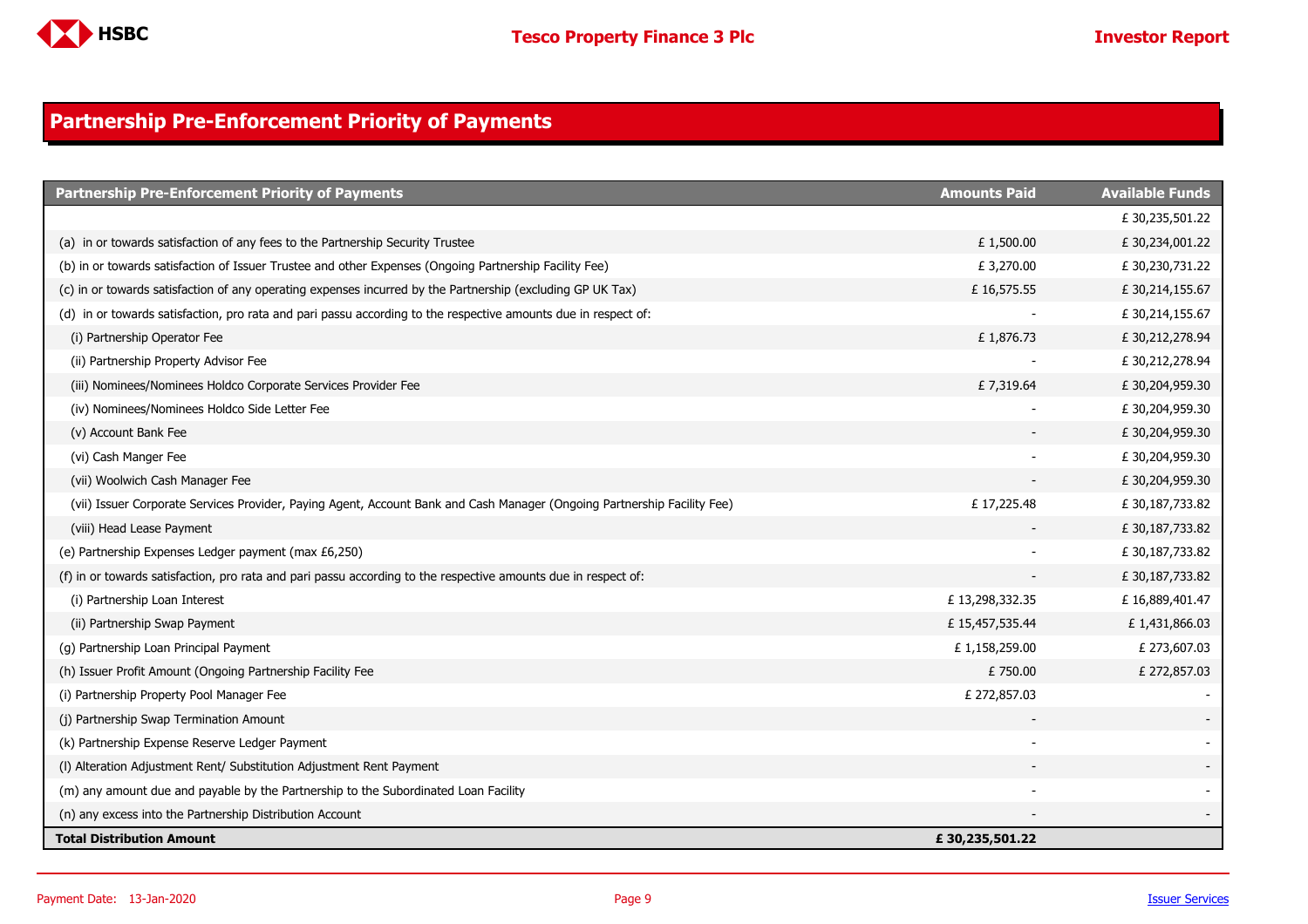

## <span id="page-9-0"></span>**Bond Report**

| <b>Class</b>                    | <b>BOND</b>               |
|---------------------------------|---------------------------|
| Currency                        | GBP                       |
| <b>TSTN</b>                     | XS0512401976              |
| Payment Frequency               | Quarterly                 |
| <b>Current Payment Date</b>     | 13-1an-2020               |
| <b>Interest Accrual Method</b>  | <b>Actual/Actual ICMA</b> |
| <b>Final Maturity Date</b>      | 13-Apr-2040               |
|                                 |                           |
| <b>Current Period Rates:</b>    |                           |
| Reference Index                 | <b>Fixed Rate</b>         |
| <b>Index Determination Date</b> | N/A                       |
| <b>Index Rate</b>               | 5.74400%                  |
| Margin                          | 0.00000%                  |
| <b>Total Coupon</b>             | 5.74400%                  |
|                                 |                           |
| <b>Transaction Amounts:</b>     |                           |
| Original Issue Size             | £958,450,000.00           |
| Opening Balance for Period      | £926,067,713.00           |
| Beginning Pool Factor           | 0.96621                   |
| Principal Repayments            | £1,158,259.00             |
| Closing Balance for Period      | £924,909,454.00           |
| <b>Ending Pool Fctor</b>        | 0.96501                   |
|                                 |                           |
| <b>Prior Unpaid Interest</b>    | £ 0.00                    |
| Interest on Prior Unpaid        | £ 0.00                    |
| <b>Current Interest Due</b>     | £13,298,332.36            |
| Total Interest Paid             | £13,298,332.36            |
| <b>Unpaid Interest</b>          | £ 0.00                    |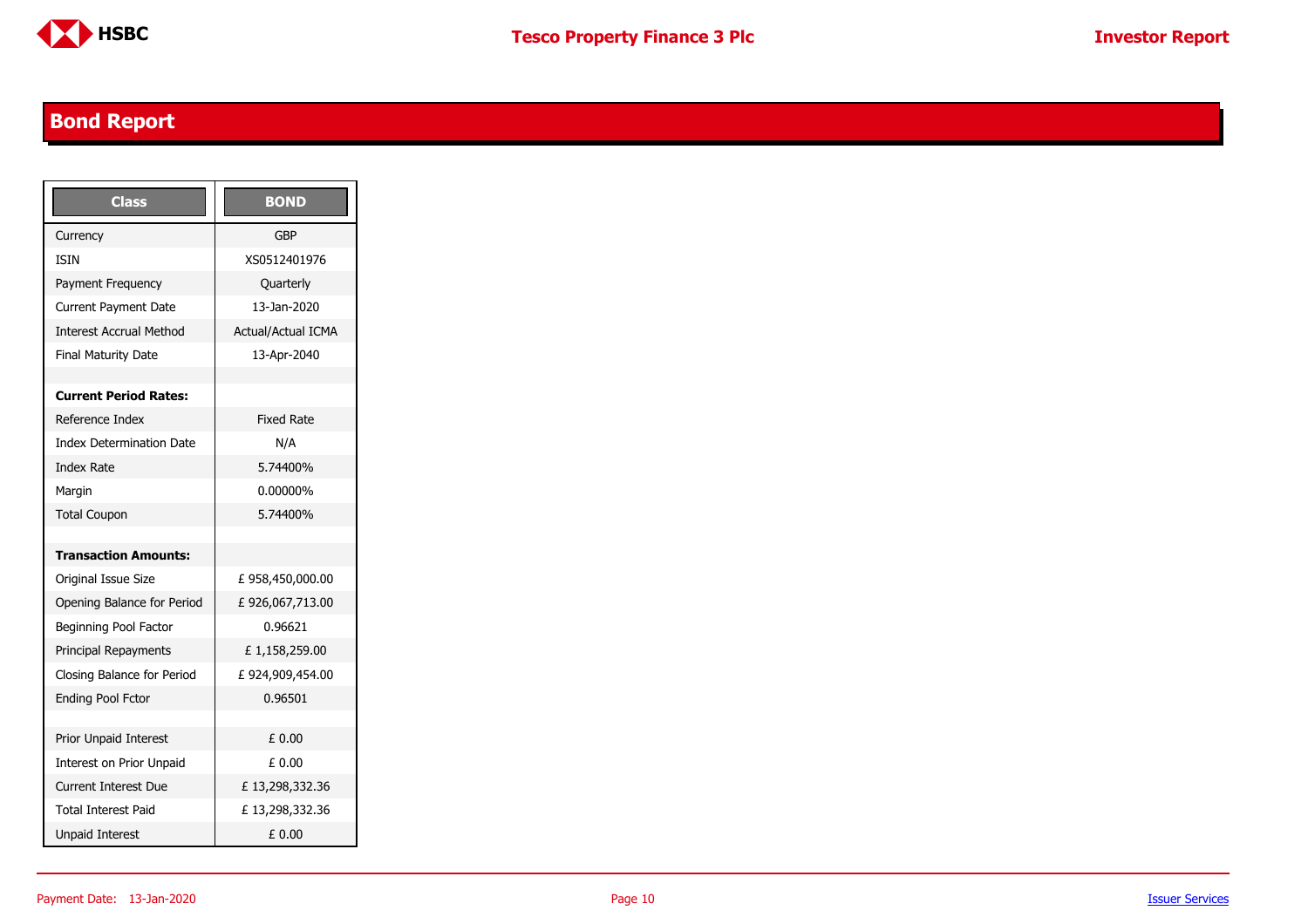

## <span id="page-10-0"></span>**Bond Ratings**

| <b>Original Ratings</b> | <b>S&amp;P</b> | <b>Fitch</b> | Moody's        | <b>DBRS</b> |
|-------------------------|----------------|--------------|----------------|-------------|
| <b>BOND</b>             | BB+            | $BB+$        | Ba1            | n/a         |
|                         |                |              |                |             |
| <b>Current Ratings</b>  | <b>S&amp;P</b> | <b>Fitch</b> | <b>Moody's</b> | <b>DBRS</b> |
| <b>BOND</b>             | BB+            | BBB-         | Baa3           | n/a         |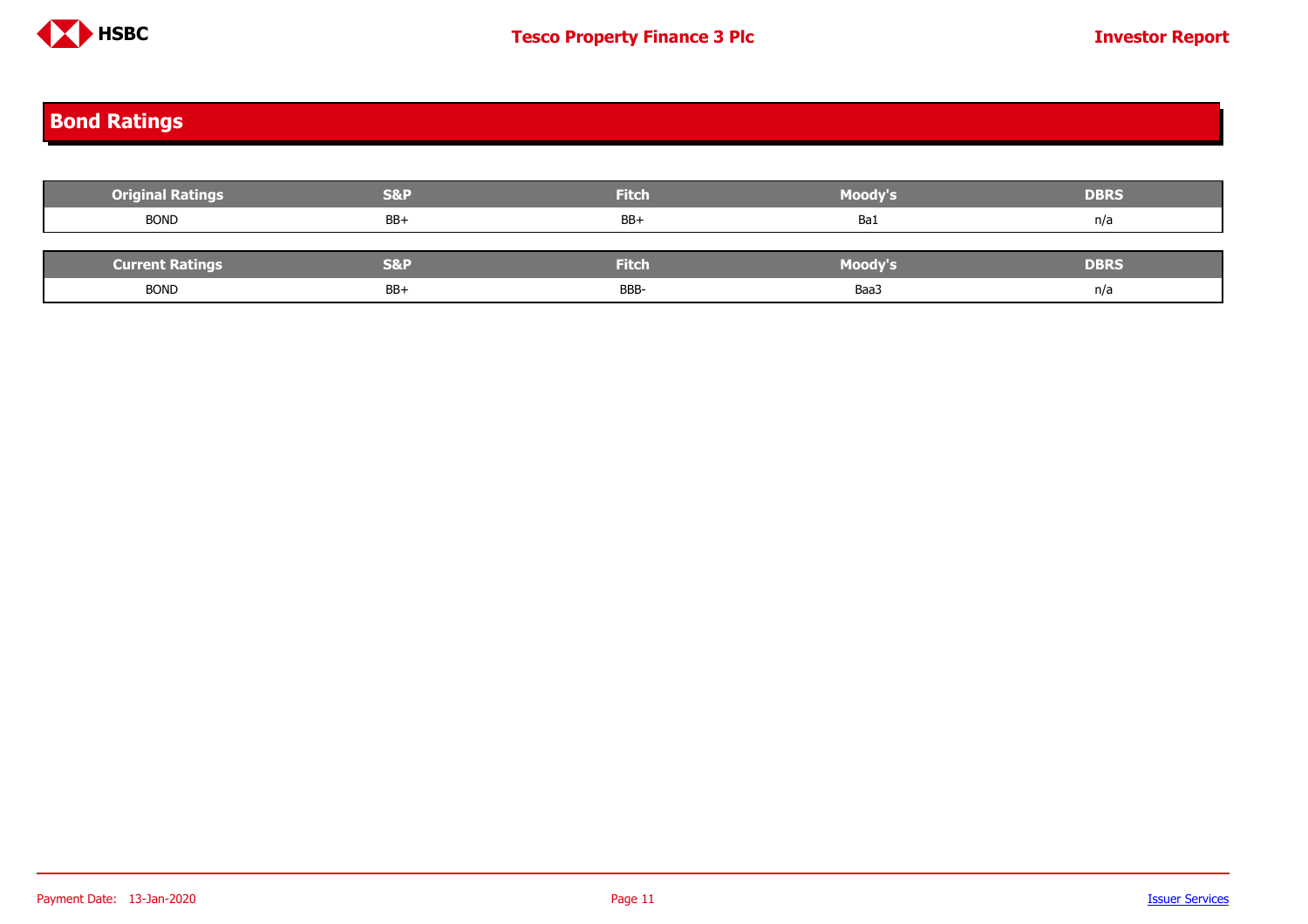

### <span id="page-11-0"></span>**Issuer Accounts**

| <b>Issuer Transaction Account</b>         |                |
|-------------------------------------------|----------------|
| Opening Balance                           | £49,480.31     |
| Debits to the Issuer Transaction Account  | £15,477,990.28 |
| Credits to the Issuer Transaction Account | £15,478,837.97 |
| Closing Balance                           | £ 50,328.00    |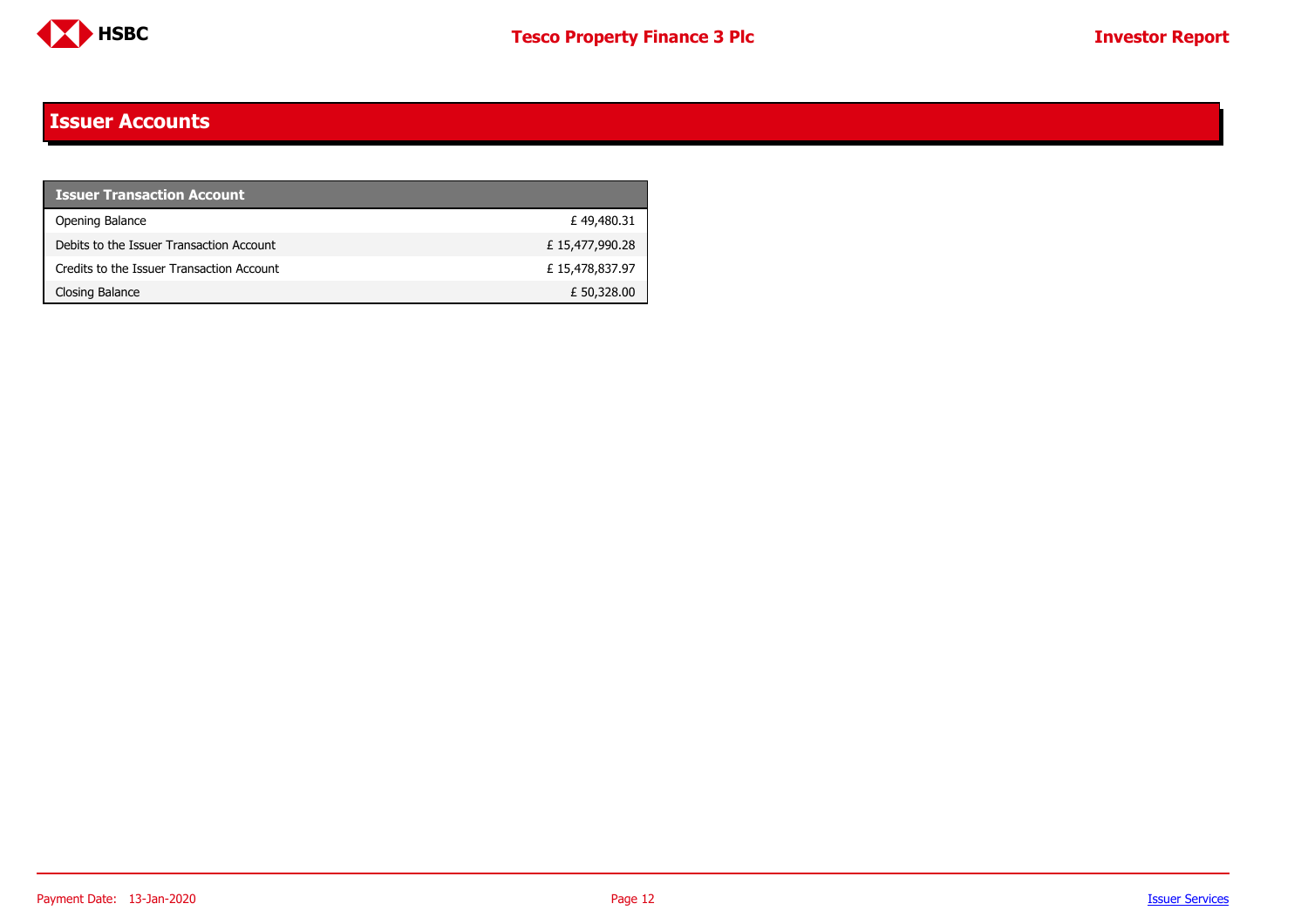

# <span id="page-12-0"></span>**Issuer Available Funds**

| Issuer Available Funds                                                               |                 |
|--------------------------------------------------------------------------------------|-----------------|
| (a) any amount payable to the Issuer under the Partnership Swap Agreement            | £ 15,457,535.44 |
| (b) all interest, principal payable to the Issuer in respect of the Partnership Loan | £14,477,836.83  |
| (c) any amount payable to the Issuer under the Issuer Swap Agreement                 | £14,456,632.00  |
| (d) interest received by the Issuer on the Issuer Transaction Account                | £ 97.70         |
| (e) the earnings and proceeds from the Issuer making any Eligible Investmentst       |                 |
| <b>Total Available Interest Proceeds</b>                                             | £44,392,101.97  |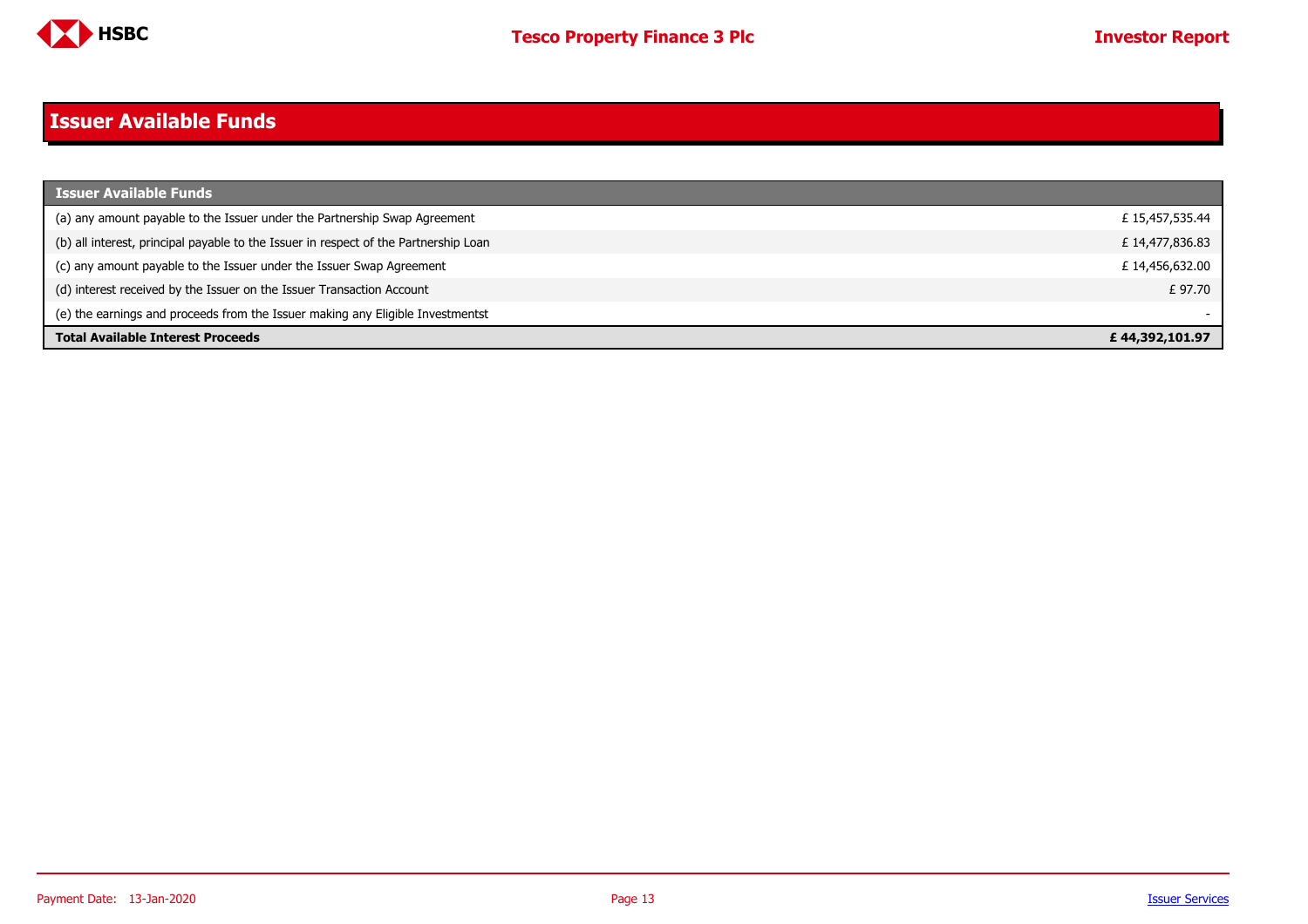

### <span id="page-13-0"></span>**Issuer Pre-Enforcement Priority of Payments**

| <b>Issuer Pre-Enforcement Priority of Payments</b>                                                                       | <b>Amounts Paid</b>      | <b>Available Funds</b> |
|--------------------------------------------------------------------------------------------------------------------------|--------------------------|------------------------|
|                                                                                                                          |                          | £44,392,101.97         |
| (a) in or towards satisfaction of amounts due in respect of the fees and any other amounts payable by the Issuer to the: | $\overline{\phantom{a}}$ | £44,392,101.97         |
| (i) Bond Trustee                                                                                                         | £1,200.00                | £44,390,901.97         |
| (ii) Security Trustee                                                                                                    | £1,500.00                | £44,389,401.97         |
| (b) in or towards satisfaction of any amounts payable by the Issuer in respect of operating expenses                     | £ 570.00                 | £44,388,831.97         |
| (c) in or towards satisfaction, pro rata and pari passu according to the respective amounts due in respect of:           | $\overline{\phantom{a}}$ | £44,388,831.97         |
| (i) Issuer/Issuer Holdco Corporate Services Provider Fee                                                                 | £12,225.48               | £44,376,606.49         |
| (ii) Paying Agent/Registrar Fee                                                                                          | £ 500.00                 | £44,376,106.49         |
| (iii) Account Bank Fee                                                                                                   | £750.00                  | £44,375,356.49         |
| (iv) Cash Manager Fee                                                                                                    | £3,750.00                | £44,371,606.49         |
| (d) in or towards satisfaction, pro rata and pari passu according to the respective amounts due in respect of:           |                          | £44,371,606.49         |
| (i)(a) Bond Interest                                                                                                     | £13,298,332.36           | £31,073,274.13         |
| (i)(b) Bond Principal                                                                                                    | £1,158,259.00            | £ 29,915,015.13        |
| (ii) Issuer Swap Provider Payment                                                                                        | £15,457,535.44           | £14,457,479.69         |
| (iii) Parnership Swap Payment                                                                                            | £14,456,632.00           | £847.69                |
| (e) Issuer Profit Amount                                                                                                 | £750.00                  | £97.69                 |
| (f) Swap Subordinated Amoutns payment to the Issuer Swap Provider                                                        |                          | £97.69                 |
| (q) in or towards satisfaction of any Issuer Partnership Swap Termination Amount                                         |                          | £97.69                 |
| (h) the surplus (if any) to the Issuer Transaction Account                                                               | £97.69                   |                        |
| <b>Total Distribution Amount</b>                                                                                         | £44,392,101.97           |                        |